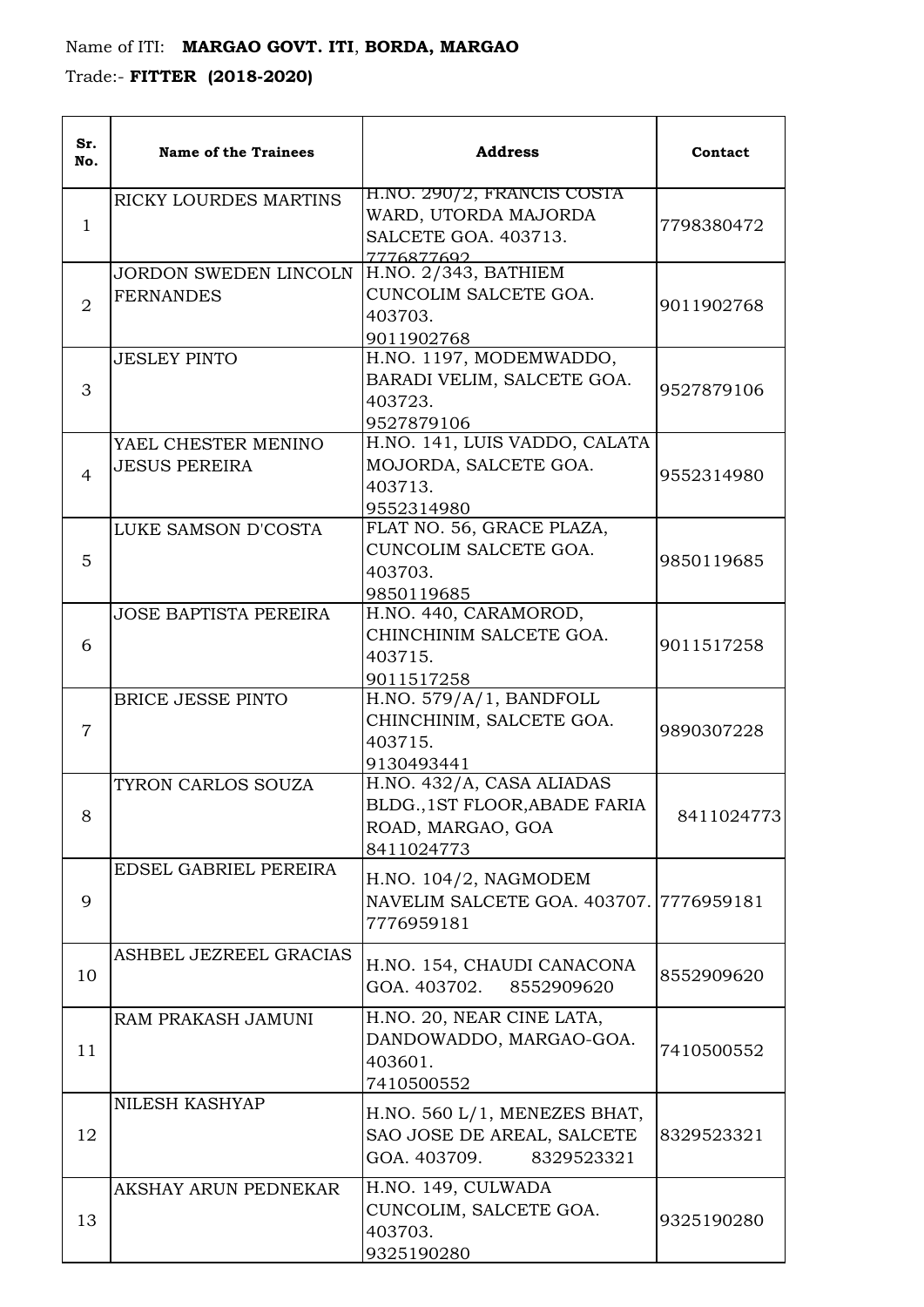| 14 | SAHIL SANTOSH GAJINKAR                    | H.NO. 294(33), DAMODAR K<br>NAIK, BORDA MARGAO GOA.<br>403602.<br>7259174392          | 8975490993 |
|----|-------------------------------------------|---------------------------------------------------------------------------------------|------------|
| 15 | NARAYAN NAYAK                             | $H.NO. B-2/3, P.H.E. COMPLEX$<br>PWD QTRS, BORDA MARGAO<br>GOA. 403602.<br>7507428141 | 7507428141 |
| 16 | <b>SHIVLING SHEKAR</b><br><b>CHALWADI</b> | H.NO. 342/0, VIRABHAT<br>CURTORIM SALCETE GOA.<br>403709                              | 9527419282 |
| 17 | <b>MALIKARJUN RAYAPPA</b><br>BIDARKUNDI   | H.NO. 151/438GL, NEAR MARUTI<br>TEMPLE, MANGOR HILL VASCO<br>GOA. 403802              | 7517977514 |
| 18 | ROHAN CHANDRASHEKHAR<br>CHARI             | H.NO. 2ND FLOOR, SHETYE<br>SALKAR RESIDENCY, FATRODA<br>SALCETE GOA. 403602           | 9890593402 |
| 19 | SAIDEEP LAVU PARPATI                      | H.NO. 118, PARPATIWADA<br>BORIM, PONDA GOA. 403401                                    | 9284729536 |